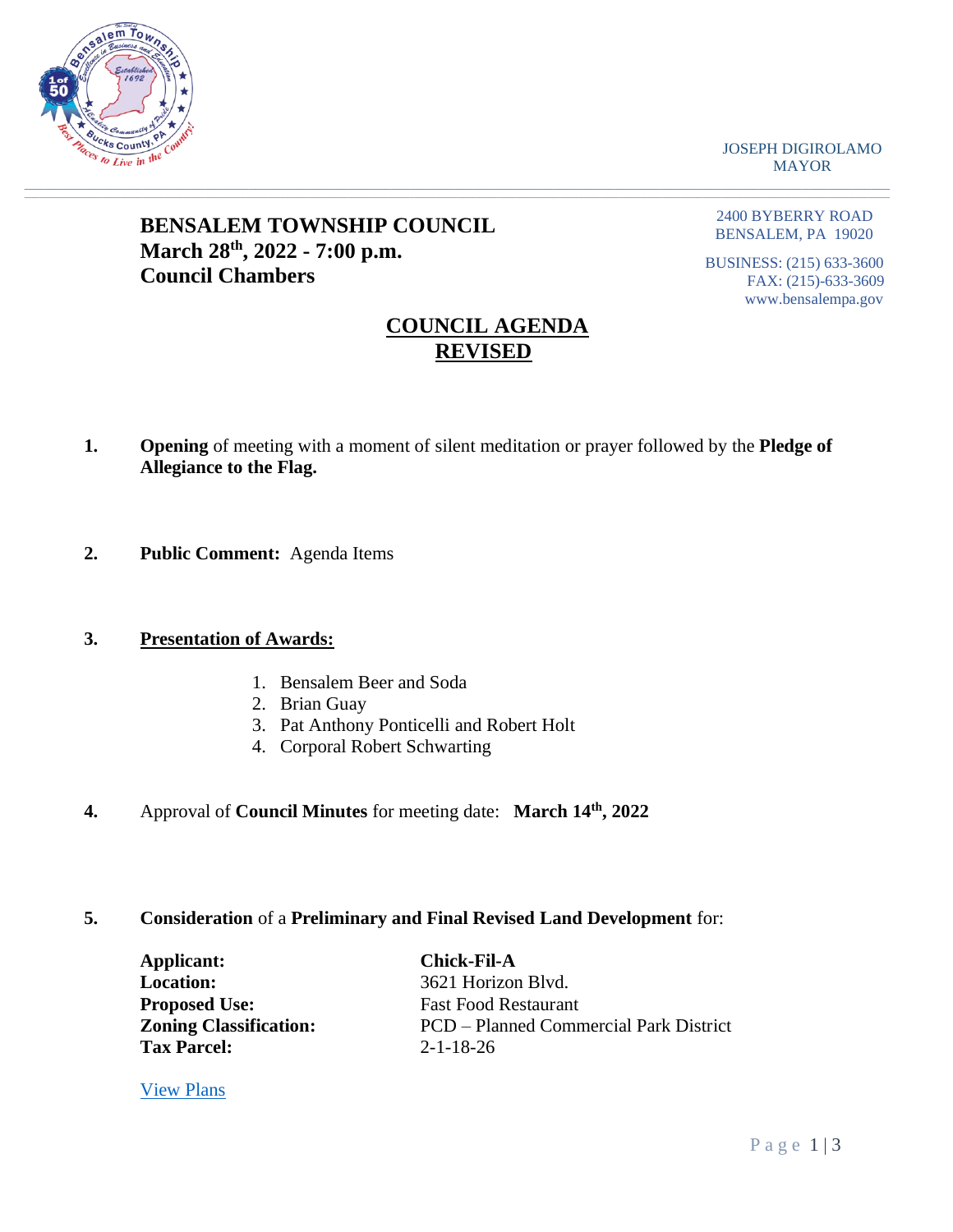## **6. Consideration** of a **Preliminary Land Development** for:

**Tax Parcel:** 2-65-21

[View Plans](https://www.bensalempa.gov/uploads/2/4/9/3/24936441/state_rd_2600_revised__4__-_johnson_development.pdf)

Applicant: **Johnson Development Associates, Inc.**<br>
Location: 2600 State Road 2600 State Road **Proposed Use:** Warehouse/Distribution **Zoning Classification:** R-55 - Riverfront Revitalization District

**7. Consideration** of a **Land Development Extension Agreement** with:

| Applicant:         | Lennar MPA, LLC     |
|--------------------|---------------------|
| Location:          | Waterside – Phase 3 |
| <b>Tax Parcel:</b> | $2 - 65 - 22 - 15$  |

# **8. Consideration** of a **Land Development Extension Agreement** with:

| Applicant:         | <b>VIP Wireless Holdings, LLC</b> |
|--------------------|-----------------------------------|
| Location:          | 1411 Ford Road                    |
| <b>Tax Parcel:</b> | $2 - 45 - 31 - 1$                 |

- **9. Consideration** of a **Reduced Permit Fee** regarding the Annual Fire Inspection Fees for **Bensalem Township Schools.**
- **10.** Consideration of a **Reduction of Permit** fees for **Bensalem Township School District.** Location of the reduced fees request is **Bensalem High School, 4319 Hulmeville Road, Bensalem, PA**